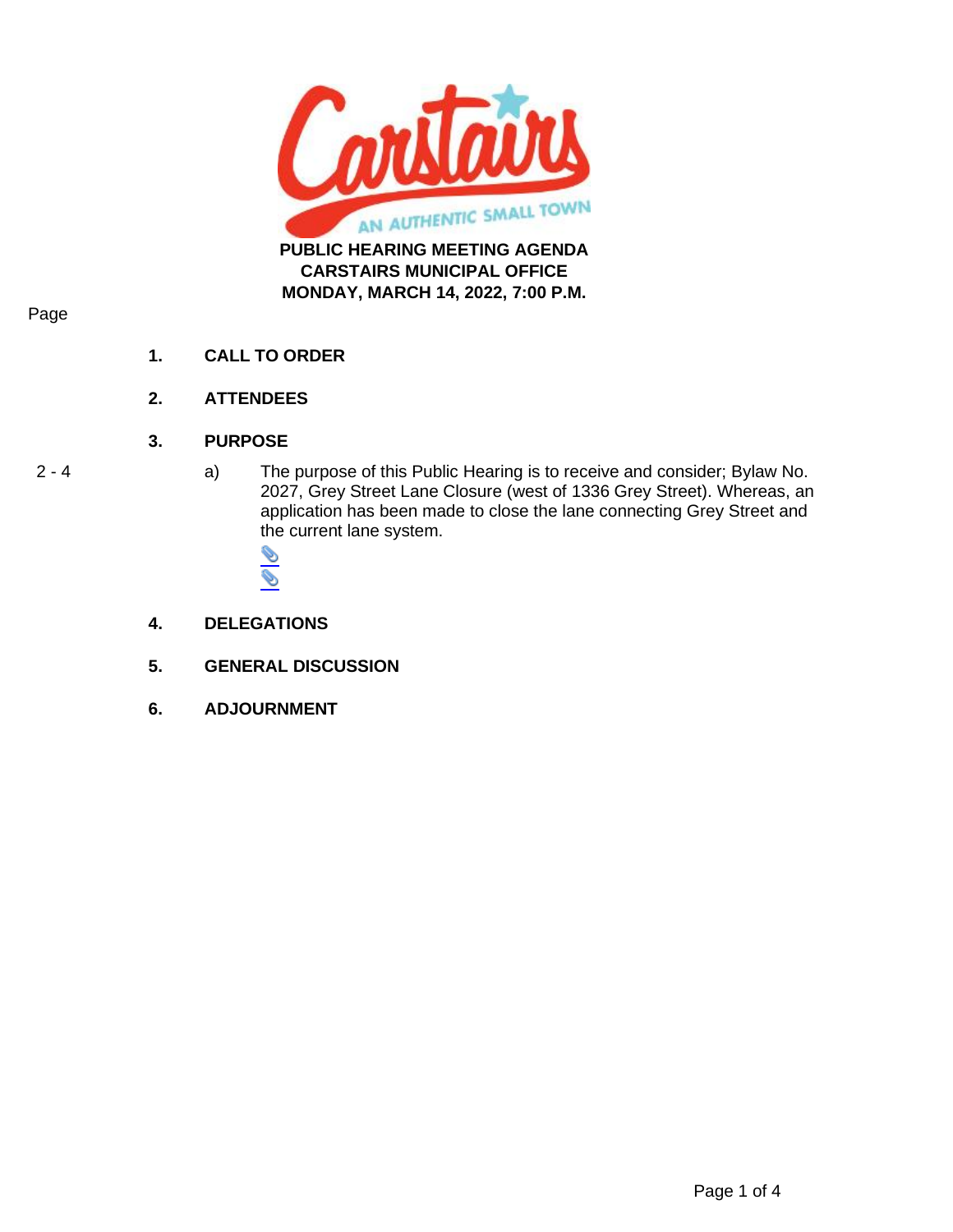

**Town of Carstairs Public Notice**

Notice is hereby given that Council of the Town of Carstairs proposes to create Bylaw No. 2027, Grey Street Lane Closure (west of 1336 Grey Street). Whereas, an application has been made to close the lane connecting Grey Street and the current lane system.

A public hearing will be held on March  $14^{\text{th}}$ , 2022 @ 7:00 p.m. in Council Chambers at the Carstairs Municipal Office, 844 Centre Street, Carstairs, AB for the purpose of hearing public opinion regarding the proposed Bylaw.

REPRESENTATION: Oral and written comments and suggestions invited. They may be made by any person or group of persons, or person(s) acting on their behalf who claim to be affected and from any other whom, at the hearing, the Council of the Town of Carstairs agrees to hear.

Written submissions should be type written and must be received at the Carstairs Municipal Office by March 9<sup>th</sup>, 2022 (1 copy). Any written submission received at the public hearing should be accompanied by ten (10) duplicate copies.

**To attend Public Hearing, or submit written submissions, please contact** [sherryh@carstairs.ca](mailto:sherryh@carstairs.ca) Oral presentations may be made at the hearing whether or not the presenter had submitted a written presentation. Oral presentations are subject to a five (5) minute time limit. The public may inspect a copy of the proposed and related documents at the Carstairs Municipal Office during regular office hours 8:30 a.m. to 4:00 p.m., Monday through Friday.

Dated this day, February 22<sup>nd</sup>, 2022, and March 1<sup>st</sup>, 2022, at Carstairs, AB.

*Carl McDonnell*  Carl McDonnell, C.A.O.

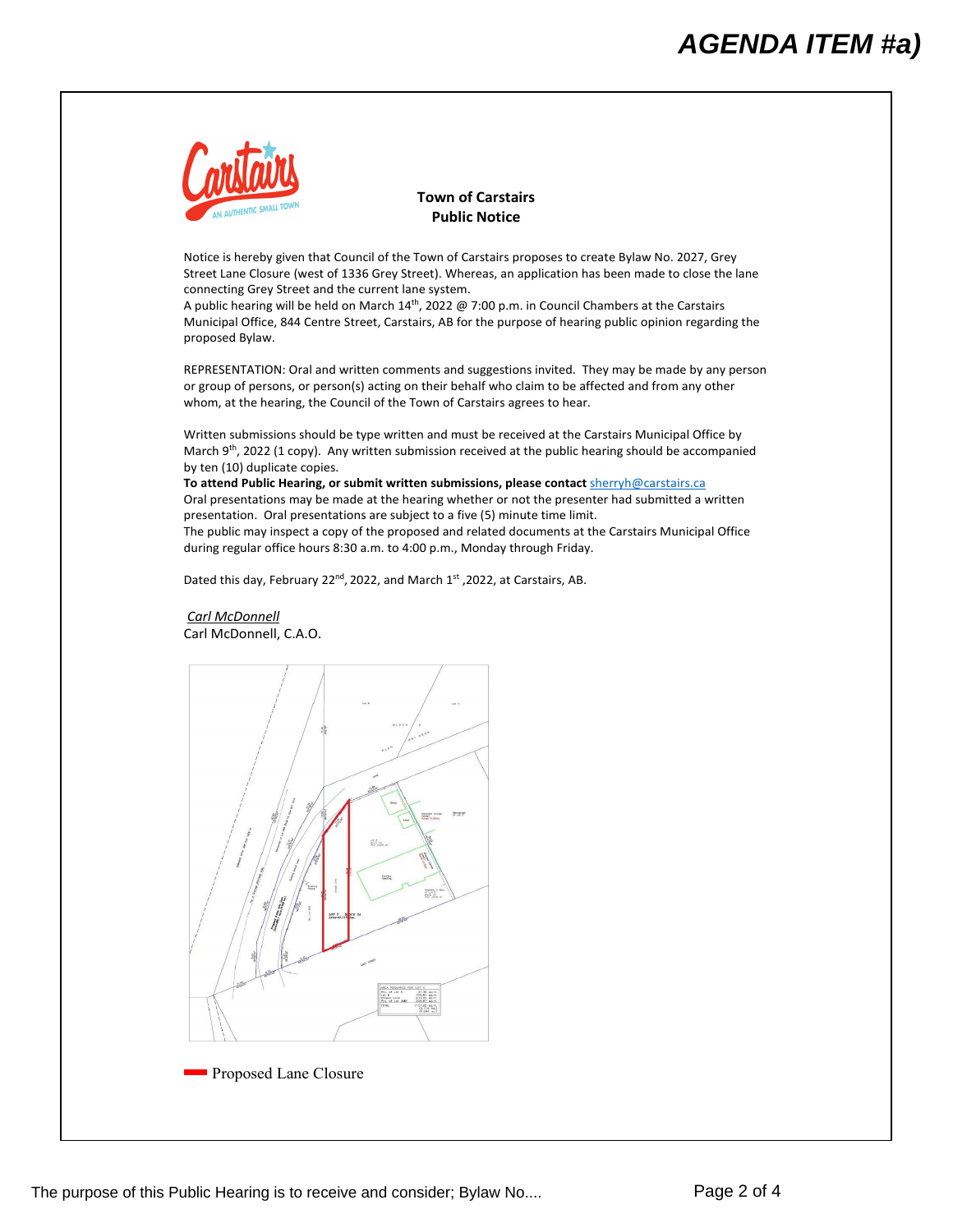## **BYLAW No. 2027**

**A BYLAW OF THE TOWN OF CARSTAIRS** to create Bylaw 2027, Grey Street Lane Closure

**WHEREAS,** an application has been made to close the lane connecting Grey Street and the current lane system;

**AND WHEREAS,** the requirements of the *Municipal Government Act* Revised Statutes of Alberta 2000, Chapter M-26 regarding the advertising of this Bylaw will be complied with;

**AND WHEREAS,** copies of this Bylaw and related documents will be made available for inspection by the public at the Town office as required by the *Municipal Government Act* Revised Statutes of Alberta 2000, Chapter M-26;

**AND WHEREAS,** a public hearing with respect to this Bylaw will be held in the Council Chambers at the Town office on March 14, 2022;

**NOW THEREFORE,** Council of the Town of Carstairs duly assembled and pursuant to the *Municipal Government Act* Revised Statutes of Alberta 2000, Chapter M-26 enacts as follows:

1. This Bylaw may be referred to as the "Grey Street Lane Closure".

## **Schedule "A"**

1. 1336 Grey Street RPR

**READ A FIRST TIME THIS 14th DAY OF FEBRUARY A.D., 2022**

**READ A SECOND TIME THIS 14th DAY OF MARCH A.D., 2022**

**READ A THIRD AND FINAL TIME THIS 14th DAY OF MARCH A.D., 2022**

**Lance Colby, MAYOR**

**Carl McDonnell, CAO**